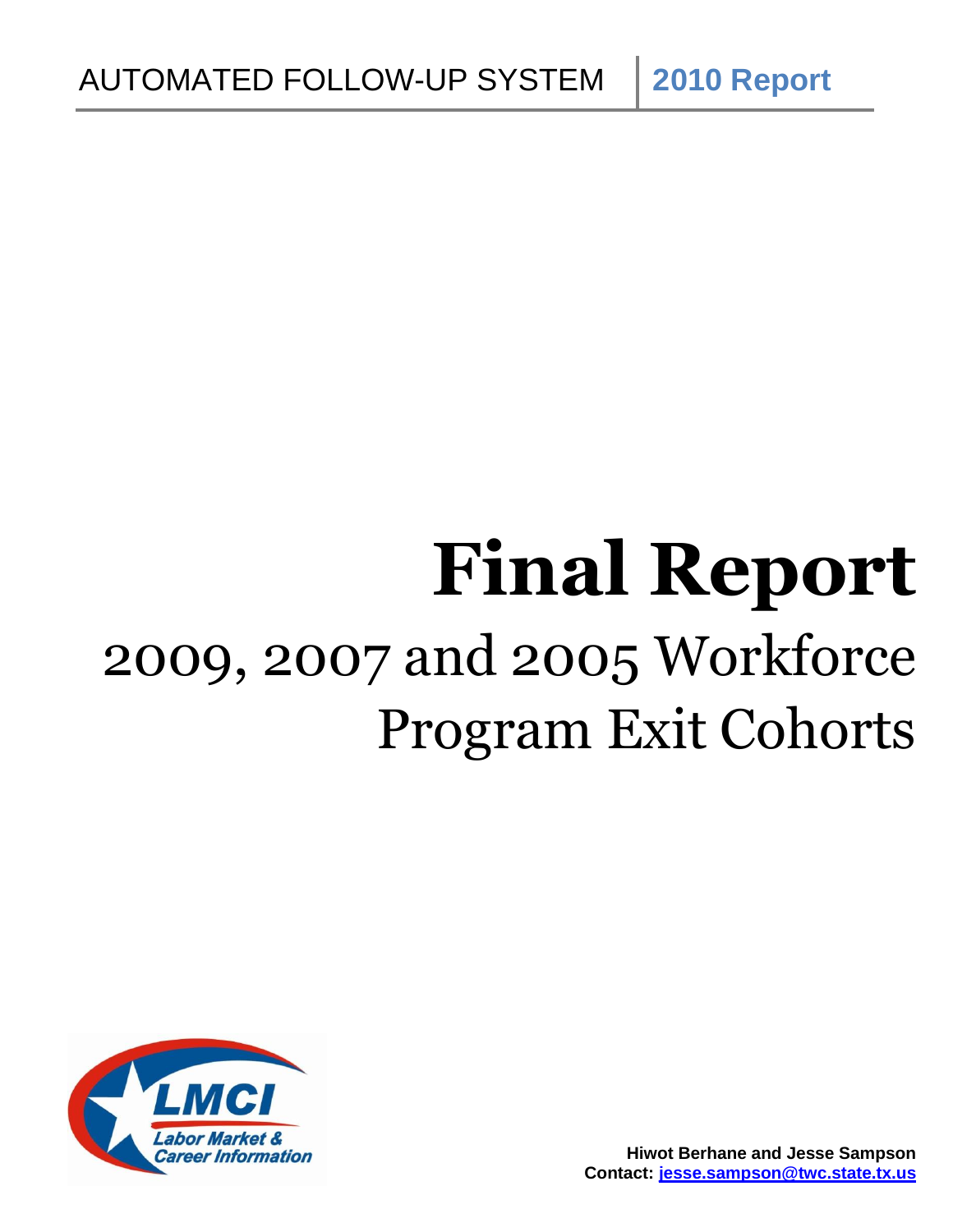# Executive Summary

Texas Workforce Solutions continued to provide quality employment and training services to Texas workers and employers despite a difficult economy in 2009. In all, 138,566 customers exited Texas Workforce programs from 2008-2009 ("program exiters"). These programs were TWC Apprenticeship, Choices, Project RIO, the Skills Development and Self-sufficiency Funds (SDF/SSF), Supplemental Nutrition Assistance Program Employment and Training (SNAP E&T), Trade Adjustment Assistance (TAA) and the Workforce Investment Act (WIA).

The services these programs provided varied significantly. Job search assistance, transportation and child care were the most common services. Most customers received multiple services: the average number of services provided to each customer was about five, although some customers received as many as 16.

## **Geography**

The map below shows which Local Workforce Development Areas (WDAs) had the most 2008- 2009 program exiters in of the fourth quarter of 2009. West Central Texas (Abilene and surrounding counties) and North East (Texarkana and surrounding counties) WDAs, shown below in dark green, had the most exiters, with over 1,000 per 100,000 population.



# 2009 Exiters Per 100,000 Population by Local Workforce Development Area

## **Labor Market Outcomes**

This report focuses primarily on labor market outcomes. Readers should note that this report covers a period of great economic difficulty, with TWC customers exiting programs and entering a labor market caught in the teeth of the most significant downturn since the Great Depression.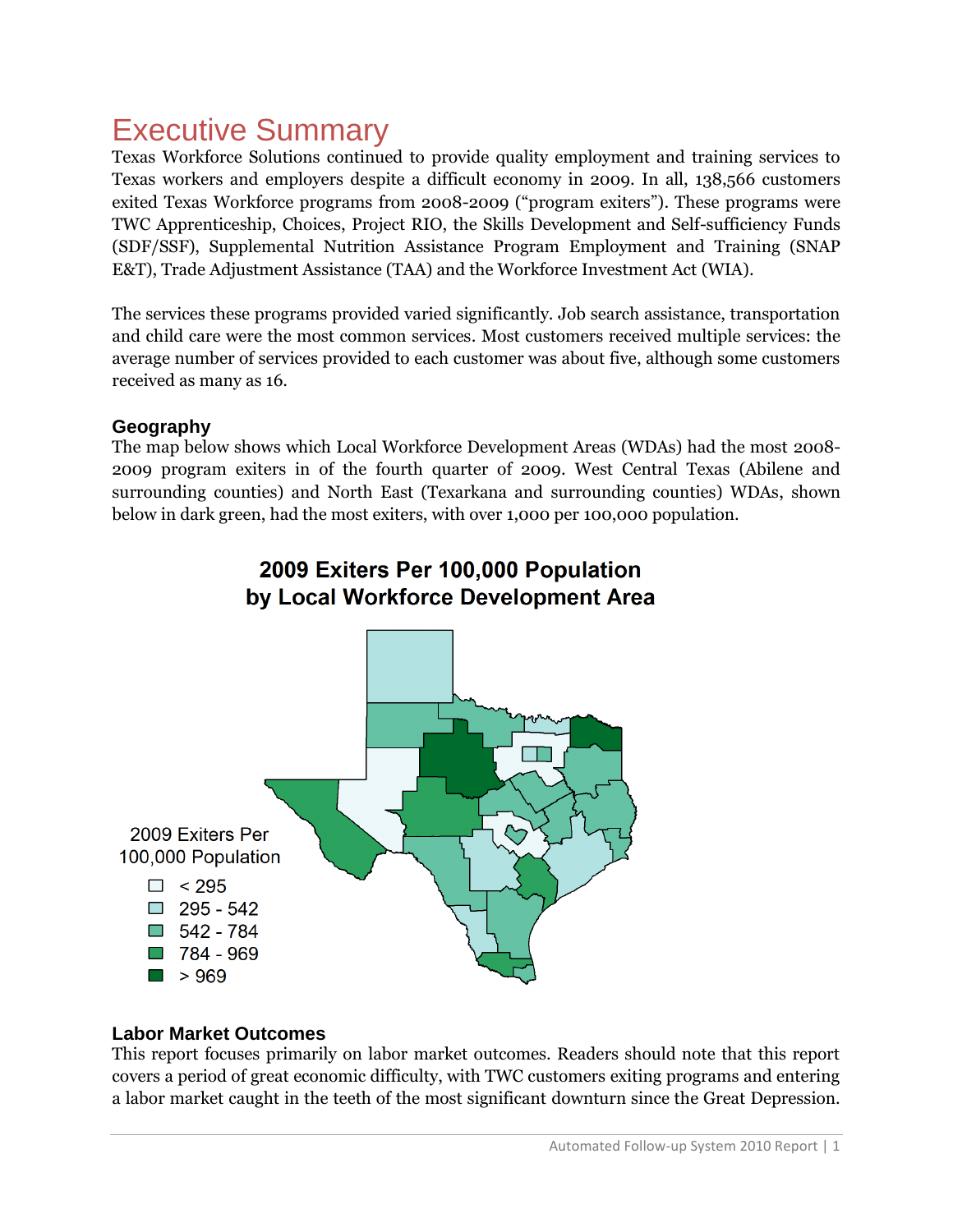The Texas economy proved robust during much of this period, growing through most of 2008 and maintaining an unemployment rate 1-2 percent lower than the nation. Texas unemployment in Q42009 was 8.1 percent. The Texas median worker's 2009 quarterly earnings were \$6,663.

The graphic below displays outcomes across programs. For this 2010 report, we measured Q42009 employment and earnings of customers who exited workforce programs in 2005, 2007 and 2009. In this study, we would hope to see higher earnings and employment for the cohorts that exited the earliest as this shows outcomes trending up. This situation is clearest in terms of median earnings, with the best examples being Apprenticeship and the Self Sufficiency Fund. Of course, even the most robust workforce training program cannot overcome a sluggish labor market. Hence, these metrics *should not* be used in isolation to assess the efficacy of these programs. They *should* be used to understand trends in outcomes.



**Outcomes by Exit Year and Program, 2009** 

Automated Follow-up System 2010 Report | 2